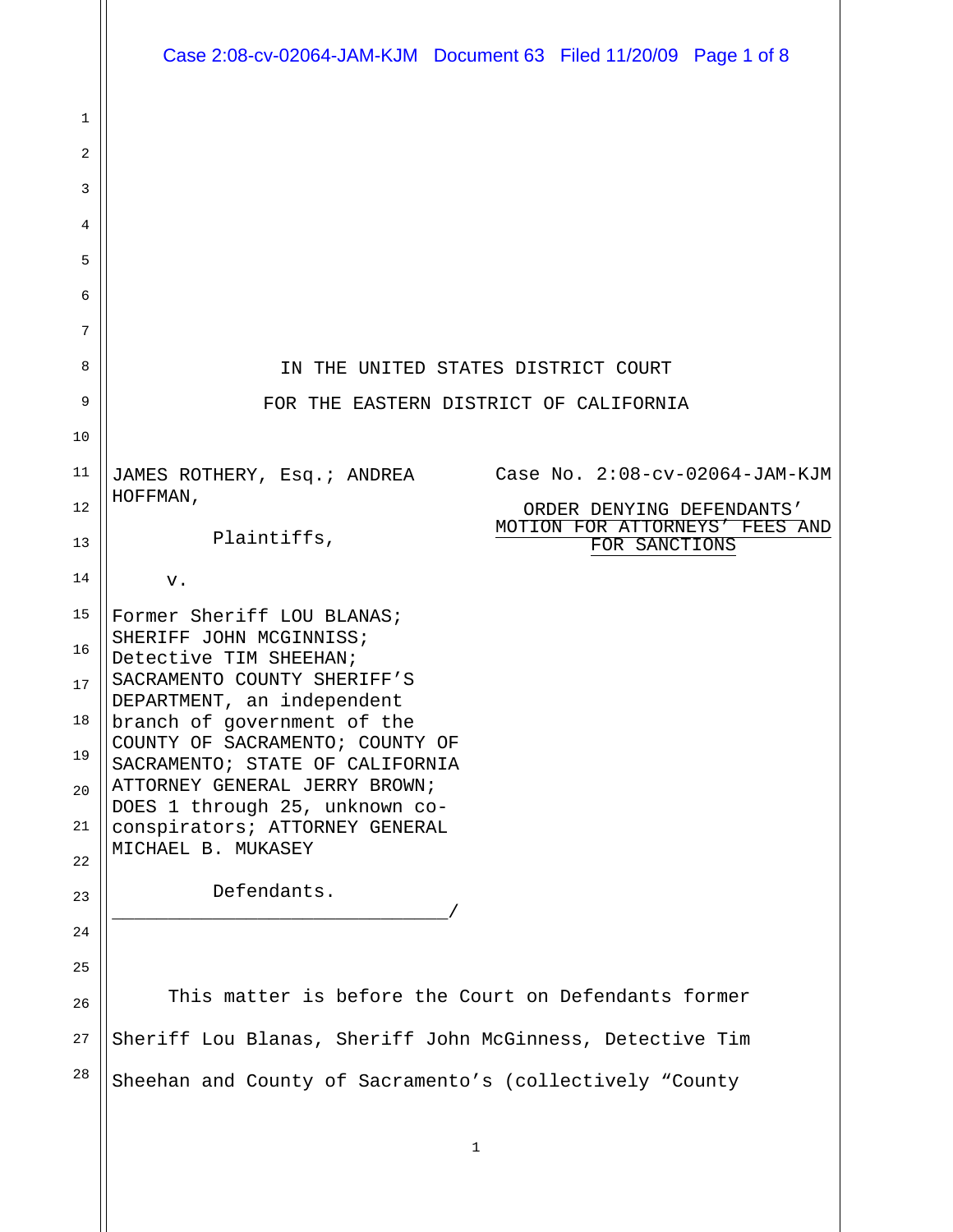#### Case 2:08-cv-02064-JAM-KJM Document 63 Filed 11/20/09 Page 2 of 8

Defendants") motion for attorneys' fees pursuant to 42 U.S.C. § 1988 and 28 U.S.C. § 1927. (Doc. # 46.) Plaintiffs James Rothery and Andrea Hoffman (collectively "Plaintiffs") oppose the motion. (Doc. # 52.) For the reasons set forth below<sup>[1](#page-1-0)</sup>, County Defendants' motion is DENIED.

1

2

3

4

5

6

7

8

9

10

11

12

13

14

15

16

17

18

19

20

21

22

23

24

25

#### I. FACTUAL AND PROCEDURAL BACKGROUND

 This case was brought by Plaintiffs based upon the purported improper denial of their Carry Concealed Weapon ("CCW") permit applications. Plaintiffs alleged they were denied CCW permits by the Sacramento County Sheriff's Department because they had not contributed to the Sheriff's election campaign, and that if they had contributed to the campaign, they would have been granted CCW permits. Defs' Mot. at 1. Plaintiffs also claimed that County Defendants were involved in RICO activities which affected their rights. Id. The complaint was dismissed against Sacramento County Defendants by motion pursuant to FRCP 12(b)(6) by Court order on July 27, 2009. (Doc. # 44.) Defendants, State of California and Attorney General Edmund G. Brown were dismissed by motion pursuant to FRCP  $12(b)(6)$  by Court order on July 29, 2009. (Doc. # 45.)

26

<span id="page-1-0"></span>27 28 ÷

<sup>1</sup> Because oral argument will not be of material assistance, the court orders this matter submitted on the briefs. E.D. Cal. L.R. 78-230(h).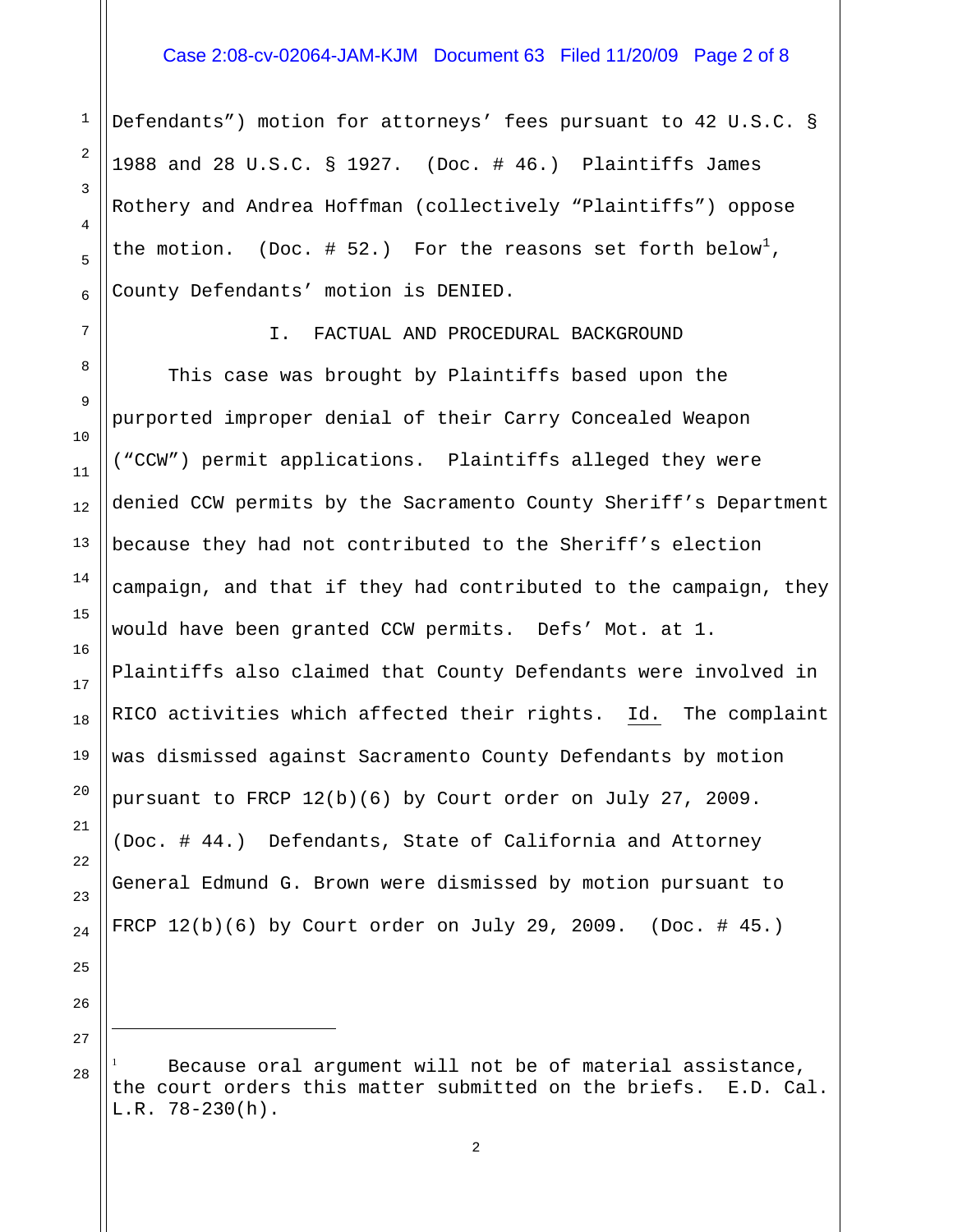# Case 2:08-cv-02064-JAM-KJM Document 63 Filed 11/20/09 Page 3 of 8

| $\mathbf 1$              | The instant matter before the Court is County Defendants' motion                                                                                                                                                                         |
|--------------------------|------------------------------------------------------------------------------------------------------------------------------------------------------------------------------------------------------------------------------------------|
| 2                        | for attorneys' fees and for sanctions. (Doc. # 46.)                                                                                                                                                                                      |
| 3                        | II. LEGAL STANDARD                                                                                                                                                                                                                       |
| 4<br>5                   | A. 42 U.S.C. § 1988                                                                                                                                                                                                                      |
| 6                        | Section 1988(b) states in relevant part:                                                                                                                                                                                                 |
| 7<br>8<br>$\overline{9}$ | In any action or proceeding to enforce a provision of $\ldots$ [42]<br>U.S.C. § 1983] the court, in its discretion, may allow the<br>prevailing party, other than the United States, a reasonable<br>attorney's fee as part of the costs |
| 10                       | 42 U.S.C. § 1988(b). Under § 1988 jurisprudence, a prevailing                                                                                                                                                                            |
| 11                       | defendant is treated differently from a prevailing plaintiff and                                                                                                                                                                         |
| 12<br>13                 | fees are not awarded routinely or simply because defendant                                                                                                                                                                               |
| 14                       | succeeds. See Patton v. County of Kings, 857 F.2d 1379, 1381                                                                                                                                                                             |
| 15                       | (9th Cir. 1988). To be awarded fees, a prevailing defendant                                                                                                                                                                              |
| 16                       | must demonstrate "plaintiff's action was frivolous, unreasonable                                                                                                                                                                         |
| 17                       | or without foundation, even though not brought in subjective bad                                                                                                                                                                         |
| 18<br>19                 | faith." Christiansburg Garment Co. v. Equal Empl. Opp. Comm'n,                                                                                                                                                                           |
| 20                       | 434 U.S. 412, 421, 98 S. Ct. 694, 54 L. Ed. 2d 648 (1978). This                                                                                                                                                                          |
| 21                       | standard is "stringent," Hughes v. Rowe, 449 U.S. 5, 14, 101 S.                                                                                                                                                                          |
| 22                       | Ct. 173, 66 L. Ed. 2d 163 (1980), and the Ninth Circuit                                                                                                                                                                                  |
| 23                       | repeatedly has recognized that attorneys' fees in civil rights                                                                                                                                                                           |
| 24                       | cases "should only be awarded to a defendant in exceptional                                                                                                                                                                              |
| 25<br>26                 | circumstances.'" Saman v. Robbins, 173 F.3d 1150, 1157 (9th                                                                                                                                                                              |
| 27                       | Cir. 1999) (quoting Barry v. Fowler, 902 F.2d 770, 773 (9th Cir.                                                                                                                                                                         |
| 28                       | $1990$ ) ).                                                                                                                                                                                                                              |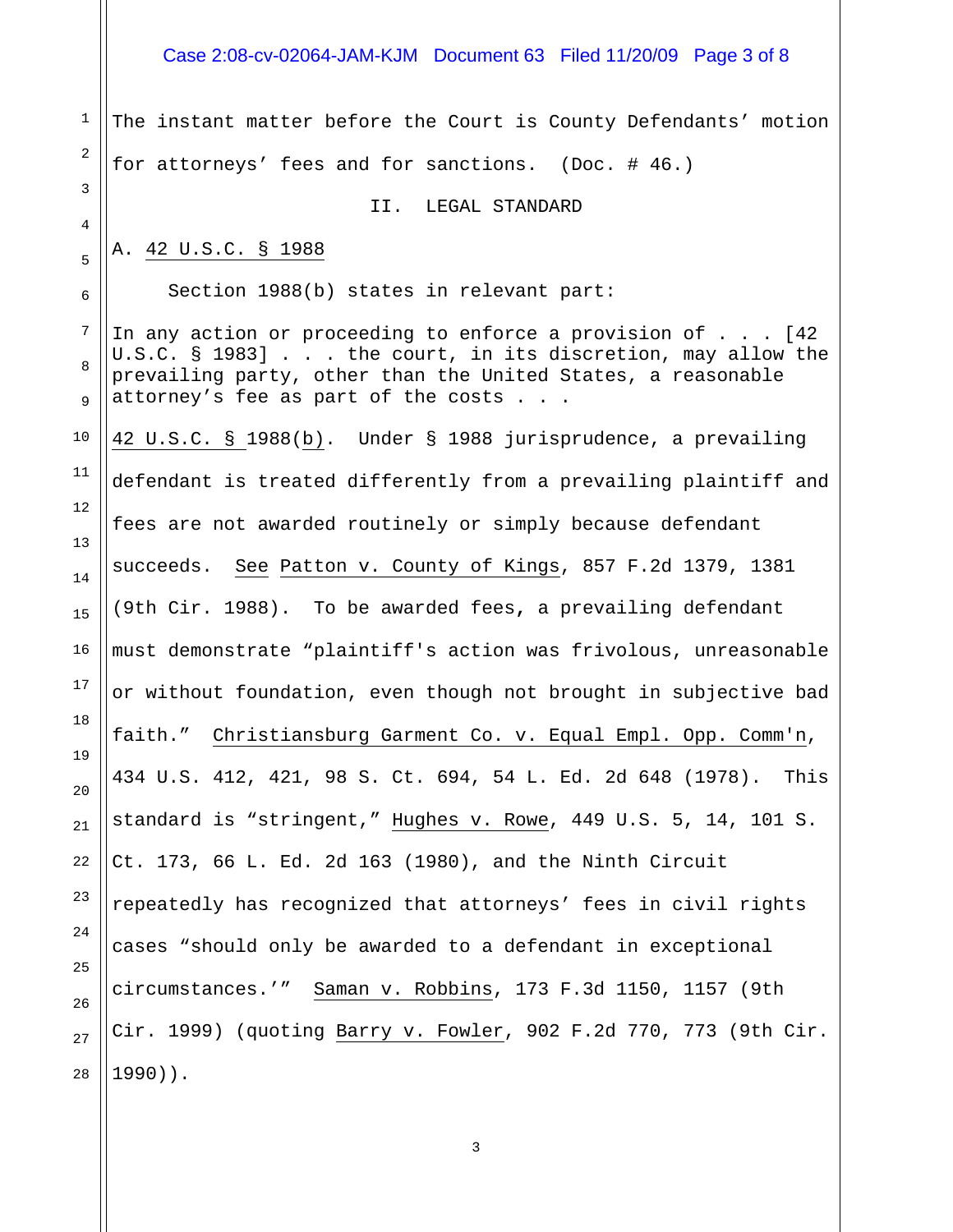### Case 2:08-cv-02064-JAM-KJM Document 63 Filed 11/20/09 Page 4 of 8

In assessing whether to award attorneys' fees, the Ninth Circuit instructs courts to "consider the financial resources of the plaintiff in awarding fees to a prevailing defendant" because "the award should not subject the plaintiff to financial ruin." Miller v. Los Angeles County Bd. of Educ., 827 F.2d 617, 621 (9th Cir. 1987); see also Patton v. County of Kings, 857 F.2d 1379 (9th Cir. 1988) (applying the Miller standard to a case in which plaintiff was represented by counsel).

## B. 28 U.S.C. § 1927

Section 1927 allows the court to award fees against "any attorney . . . who so multiplies the proceedings in any case unreasonably and vexatiously." This section is not specific to any statute, but applies to any civil suit in federal court. Hyde v. Midland Credit Mgmt., Inc., 567 F.3d 1137, 1141 (9th Cir. 2009). Further, the statute "explicitly provides for remedies against offending attorneys." Id.; F.T.C. v. Alaska Land Leasing, Inc., 799 F.2d 507, 510 (9th Cir. 1986) (noting that § 1927 does not authorize recovery from a party, but "*only* from an attorney or otherwise admitted representative of a party") (emphasis in original) (internal quotations and citations omitted).

Attorneys' fees under § 1927 are appropriate if an attorney's conduct is in bad faith; recklessness satisfies this standard. B.K.B. v. Maui Police Dept., 276 F.3d 1091, 1107 (9th

28

1

2

3

4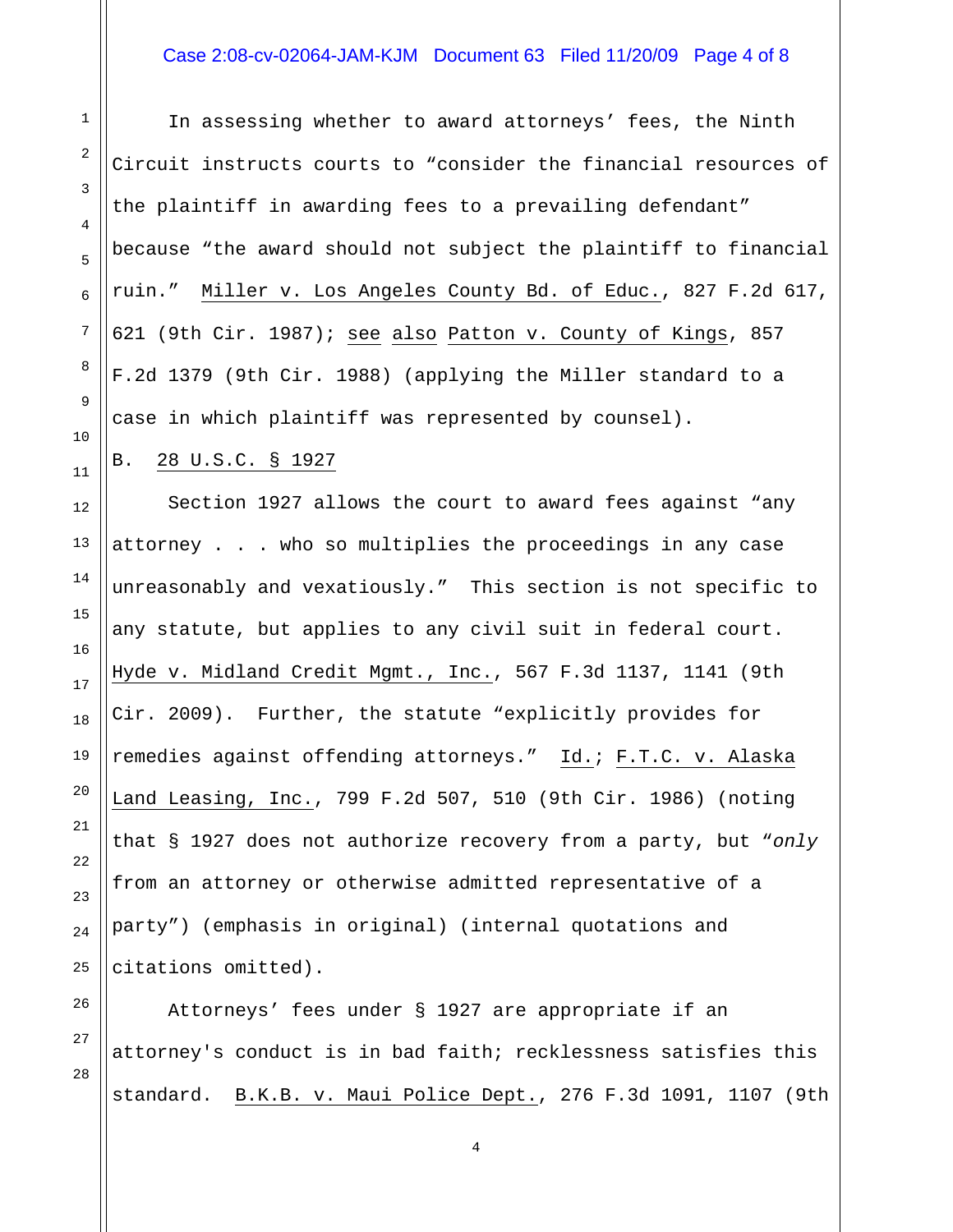## Case 2:08-cv-02064-JAM-KJM Document 63 Filed 11/20/09 Page 5 of 8

Cir. 2002); Barber v. Miller, 146 F.3d 707, 711 (9th Cir. 1998) ("An award of sanctions under 28 U.S.C. § 1927 or the district court's inherent authority requires a finding of recklessness or bad faith."). The Ninth Circuit has also required a finding of subjective bad faith, "which is present when an attorney knowingly or recklessly raises a frivolous argument, or argues a meritorious claim for the purpose of harassing an opponent." Id. (emphasis in original) (quoting In re Keegan Mgmt. Co., Sec. Lit., 78 F.3d 431, 436 (9th Cir. 1996)). Moreover, the Ninth Circuit has cautioned that "[s]anctions should be reserved for the 'rare and exceptional case where the action is clearly frivolous, legally unreasonable or without legal foundation, or brought for an improper purpose.'" Primus Auto. Fin. Servs., Inc. v. Batarse, 115 F.3d 644, 649 (9th Cir. 1997) (quoting Operating Eng'rs Pension Trust v. A-C Co., 859 F.2d 1336, 1344 (9th Cir. 1988)).

III. COUNTY DEFENDANTS' MOTION FOR ATTORNEYS' FEES County Defendants argue Plaintiffs' claims against them were unreasonable, meritless, frivolous, or vexatious, and brought in bad faith, entitling County Defendants to attorneys' fees. Defs' Mot. at 4. County Defendants assert that Plaintiffs' counsel knew or should have known that Plaintiffs' § 1983 claims lacked any merit based upon the decision in Mehl v. Blanas, 2008 U.S. Dist. LEXIS 8394 (E.D. Cal. Feb. 5, 2008). In

1

2

3

4

5

6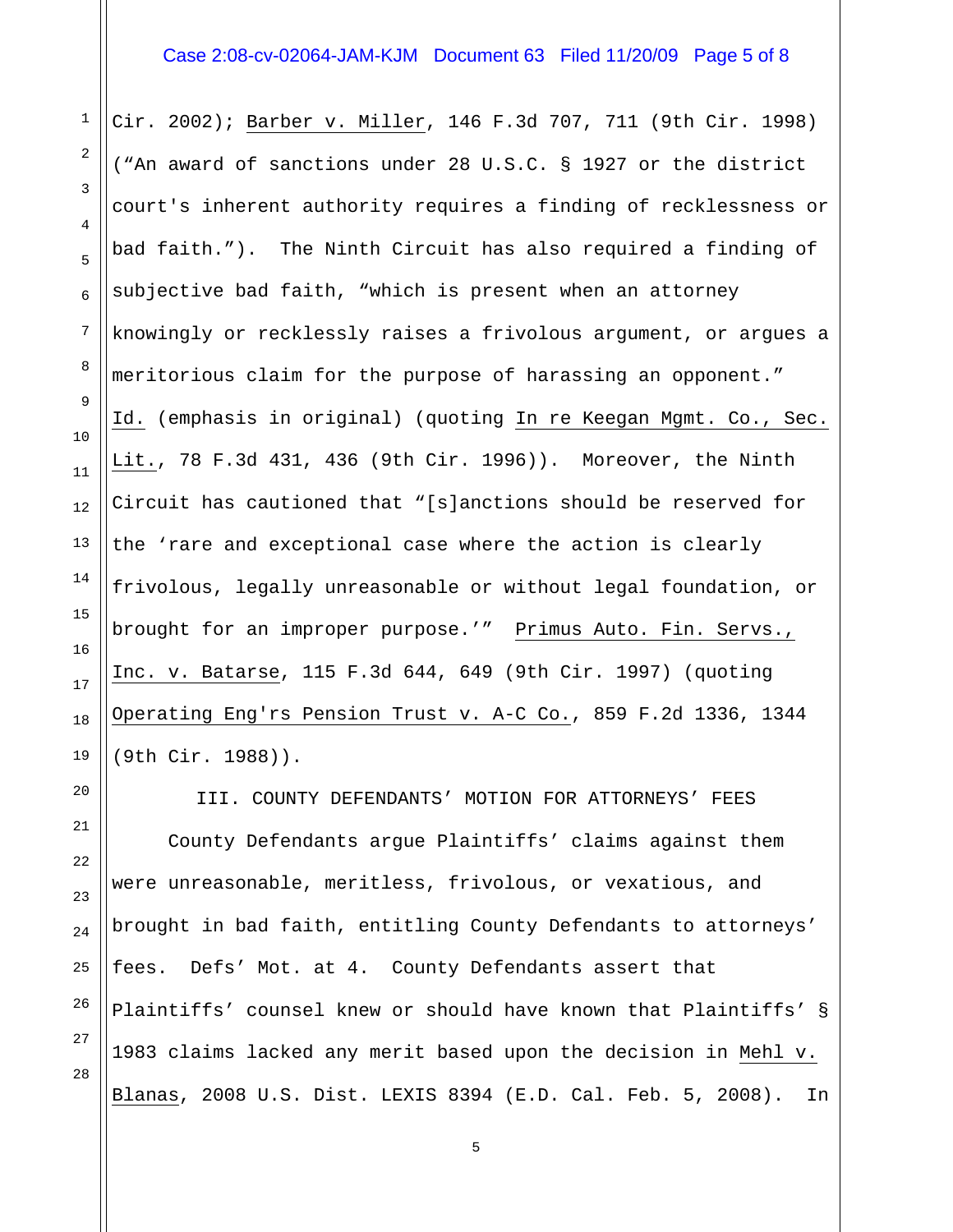#### Case 2:08-cv-02064-JAM-KJM Document 63 Filed 11/20/09 Page 6 of 8

light of the "stringent" standard in awarding attorneys' fees to prevailing defendants in § 1983 cases and the Ninth Circuit's jurisprudence that attorneys' fees in civil rights cases "should only be awarded to a defendant in exceptional circumstances,'" Saman v. Robbins, 173 F.3d 1150, 1157 (9th Cir. 1999) (quoting Barry v. Fowler, 902 F.2d 770, 773 (9th Cir. 1990)), this Court finds that County Defendants have not met their burden of demonstrating that they are entitled to attorneys' fees.

11 12 13 14 16 18 19 22 Here, Plaintiffs and their attorneys did not act in an unreasonable, frivolous, meritless or vexatious manner. The Mehl case was dismissed for a lack of standing. In Mehl, the Court did not find that the underlying claim regarding the issuance of CCWs lacked merit, but rather dismissed the case for lack of standing based on factors that were personal to the individual plaintiffs in the that case. See Mehl, p. 10. In the present case, unlike Mehl, both Plaintiffs submitted completed applications. Additionally, unlike Mehl, neither Plaintiff has any issues pertaining to their mental fitness or procedures for applying which may affect their eligibility for a CCW permit. As such, County Defendants' assertion that based on the dismissal of the Mehl case that Plaintiffs and their attorneys should have recognized the objectively baseless nature of the claims, is without merit.

28

1

2

3

4

5

6

7

8

9

10

15

17

20

21

23

24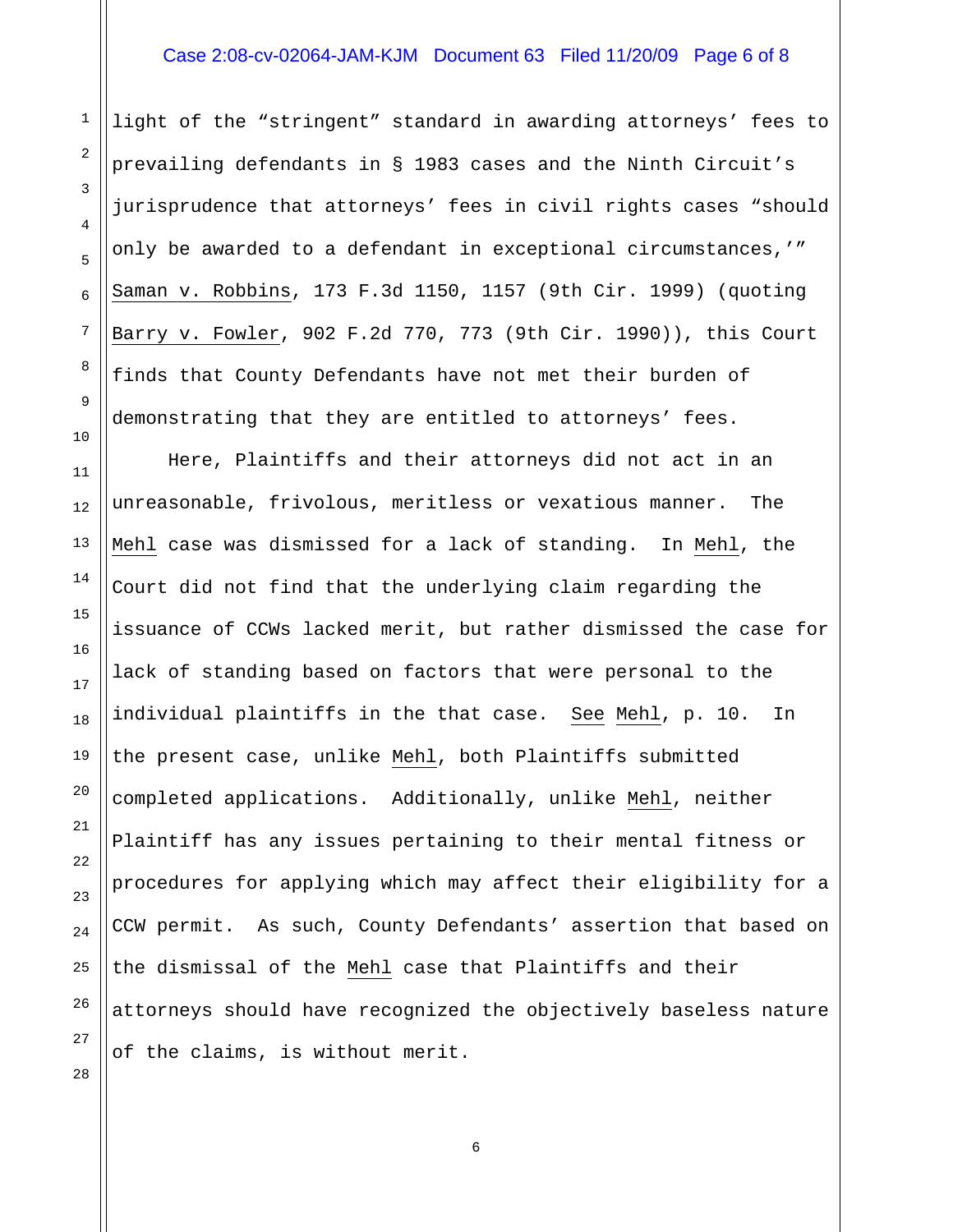### Case 2:08-cv-02064-JAM-KJM Document 63 Filed 11/20/09 Page 7 of 8

 Following the Mehl case, Plaintiffs and their attorneys acted reasonably in filing another case challenging County Defendants alleged practice of denying CCW permits to applicants who do not contribute to the Sheriff's election campaign. Plaintiffs followed Judge Morrison England's orders in Mehl and took steps to ensure that the standing issues which came forth in that case would not be applicable to the Plaintiffs in this action.

 Accordingly, this Court finds that County Defendants are not entitled to attorneys' fees pursuant to 42 U.S.C. § 1988 or 28 U.S.C. § 1927. Given the lack of standing in Mehl, the Court declined to address the additional substantive grounds identified in the complaint. Thus, Plaintiffs and their attorneys were unlikely to know that their claims lacked merit. The burden of prevailing defendants in civil rights cases to collect attorneys' fees is high. Here, County Defendants have not shown that Plaintiffs or their attorneys acted in an unreasonable, frivolous, meritless or vexatious manner. Nor have County Defendants shown that Plaintiffs' attorneys multiplied the proceedings in this case unreasonably and vexatiously. As such, County Defendants' motion for attorneys' fees and sanctions is DENIED.

7

1

2

3

4

5

6

7

8

9

10

11

12

13

14

15

16

17

18

19

20

21

22